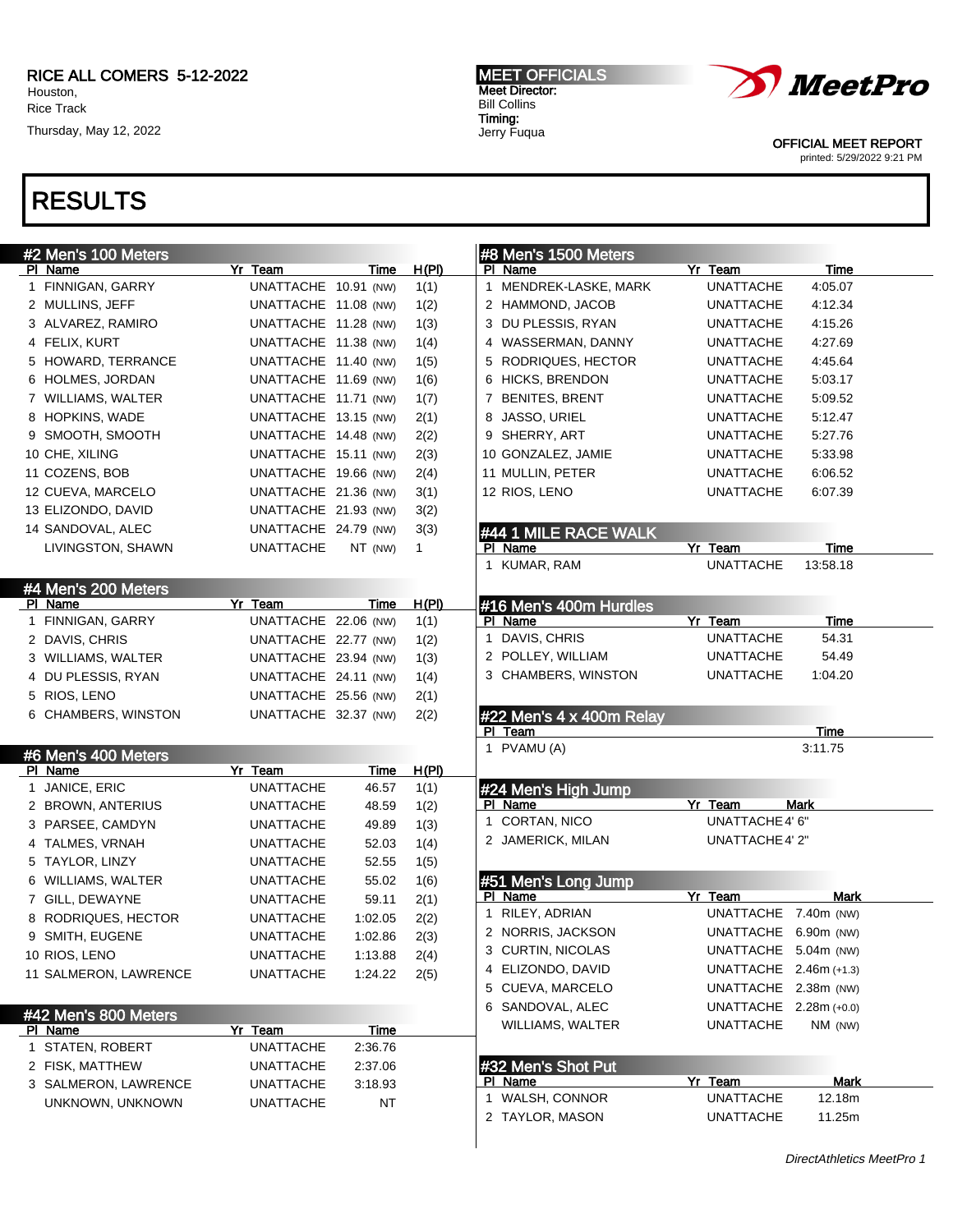### RICE ALL COMERS 5-12-2022 Houston,

Rice Track Thursday, May 12, 2022

MEET OFFICIALS Meet Director: Bill Collins Timing: Jerry Fuqua



OFFICIAL MEET REPORT printed: 5/29/2022 9:21 PM

RESULTS

#### #36 Men's Discus PI Name **Yr Team** Mark 1 TAYLOR, MASON UNATTACHE 32.50m #38 Men's Hammer PI Name Yr Team Mark 1 TAYLOR, MASON UNATTACHE 19.78m #40 Men's Javelin PI Name **Yr Team** Mark 1 WALSH, CONNOR UNATTACHE 36.60m 2 TAYLOR, MASON UNATTACHE 24.75m #3 Women's 100 Meters PI Name **Yr Team** Time H(PI) 1 ELLIS, AMYRE UNATTACHE 12.12 (NW) 1(1) 2 CLOUTIER-LEBLANC, MARTIN UNATTACHE 12.48 (NW) 1(2) 3 POTTS, MCKINLEY UNATTACHE 14.03 (NW) 2(1) 4 BURLEY, AUBREY UNATTACHE 15.29 (NW) 2(2) 5 OKOYE, CHIAMAKA UNATTACHE 15.60 (NW) 2(3) 6 ROY, KALI UNATTACHE 16.08 (NW) 3(1) 7 CHOE, AVERY UNATTACHE 16.58 (NW) 2(4) 8 GAMBLE, SARA UNATTACHE 18.33 (NW) 2(5) 9 OKOYE, NK UNATTACHE 18.93 (NW) 3(2) 10 BURLEY, BRIELLE UNATTACHE 23.62 (NW) 2(6) #5 Women's 200 Meters PI Name Yr Team Time H(PI) 1 CLOUTIER-LEBLANC, MARTIN UNATTACHE 26.35 (NW) 2(1) 2 POTTS, MCKINLEY UNATTACHE 28.73 (NW) 1(1) 3 ELLIS, ALAYA UNATTACHE 30.55 (NW) 2(2) 4 BURLEY, AUBREY UNATTACHE 32.19 (NW) 1(2) 5 ROY, KALI UNATTACHE 32.76 (NW) 1(3) 6 OKOYE, CHIAMAKA UNATTACHE 33.29 (NW) 2(3) 7 WILLIAMS, LORENA UNATTACHE 35.19 (NW) 2(4) 8 CHOE, AVAY UNATTACHE 37.20 (NW) 1(4) 9 BURLEY, BRIELLE UNATTACHE 38.37 (NW) 1(5) 10 HECZEY, LILY UNATTACHE 42.27 (NW) 1(6) #7 Women's 400 Meters<br>PI Name Yr Team Time H(PI) 1 KILLOUGH, HALEY UNATTACHE 58.01 1(1) 2 POTTS, MCKINLEY UNATTACHE 1:07.25 1(2) 3 OKOYE, CHIAMAKA UNATTACHE 1:15.15 1(3) 4 RODGERS, SONI UNATTACHE 1:20.27 1(4) 5 BURLEY, AUBREY UNATTACHE 1:23.35 2(2) 6 CHOE, AVAY UNATTACHE 1:24.46 1(5) 7 HECZEY, LILY UNATTACHE 1:39.06 1(6) TAYLOR, LINZY UNATTACHE NT 1 #7 Women's 400 Meters (cont'd) PI Name Yr Team Time H(PI) BIRTS, GABRIELLA UNATTACHE NT 2 #43 Women's 800 Meters PI Name Yr Team Time 1 STATEN, LATISHA UNATTACHE 2:40.58 2 TUTOR, SAVANNAH UNATTACHE 2:49.59 3 KARG, ANNILY UNATTACHE 2:54.53 4 BIRTS, GABRIELLA UNATTACHE 3:05.64 HECZEY, LILY UNATTACHE NT FLYNT, JOSEPHINE UNATTACHE NT #9 Women's 1500 Meters PI Name **Yr Team** Time 1 RABIUS, JESSICA UNATTACHE 4:41.80 2 BIRTS, GABRIELLA UNATTACHE 6:05.21 STATEN, LATISHA UNATTACHE NT #14 Women's 100m Hurdles Wind: (+0.0) PI Name **Yr Team Yr Team** Time 1 TUTOR, SAVANNAH UNATTACHE 15.58 2 BRYANT, CATE UNATTACHE 18.02 #17 Women's 400m Hurdles Pl Name Yr Team Time 1 ELROD, JALEN UNATTACHE 7:37.32 #19 Women's 2000m Steeple PI Name **Yr Team Time** 1 WINKLER, ELIZABETH UNATTACHE 7:37.32 #21 Women's 4 x 100m Relay PI Team Time 1 PVAMU (A) 46.72 #48 Women's High Jump PI Name **Yr Team** Mark 1 GILES, EVAN UNATTACHE 5' 0" 2 BRYANT, CATE UNATTACHE4' 8" 3 ELLIS, ALAYA UNATTACHE 4' 8" 4 BENT, KENNAH UNATTACHE4' 6" 5 FLYNT, JOSEPHINE UNATTACHE4' 4" #50 Women's Long Jump<br>Pl\_Name Pl Name Yr Team Mark 1 ELLIS, AMYRE UNATTACHE 6.06m (+1.9) 2 PATTERSON, SORAYA UNATTACHE 5.55m (+0.5)

DirectAthletics MeetPro 2